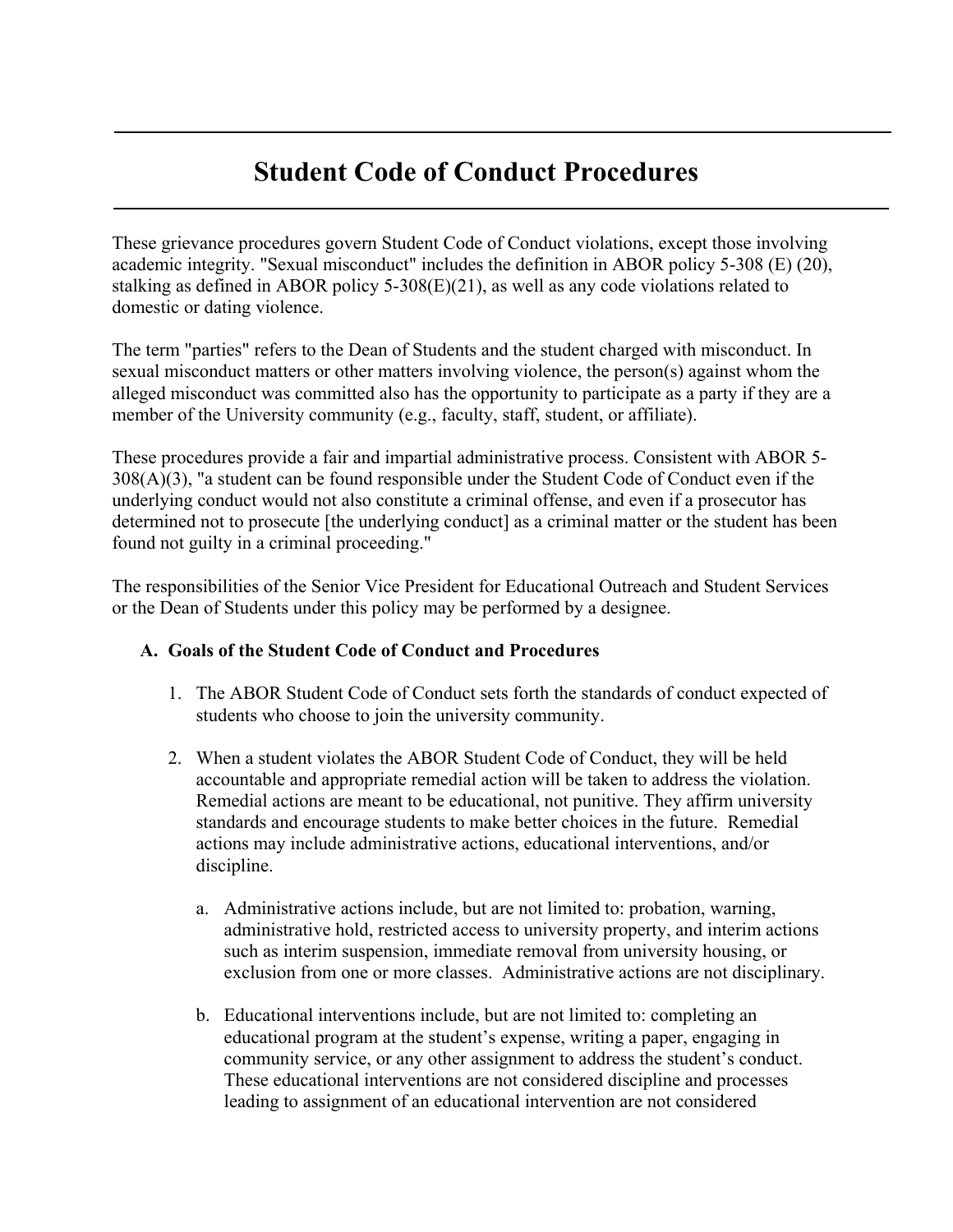disciplinary proceedings.

c. Disciplinary sanctions include: suspension (except for an interim suspension which is an administrative action), expulsion, or degree revocation. The effective date of a suspension (except for an interim suspension) or expulsion may be no sooner than five (5) business days following the date of the notice.

# **B. Initiation of Investigation**

- 1. On receipt of information from any source that a student may have violated the Student Code of Conduct, Student Rights and Responsibilities will evaluate the information to determine an appropriate course of action to gather the facts concerning the alleged violation. A student alleged to have violated the Student Code of Conduct will be provided notice of the alleged misconduct and will be provided an opportunity to respond.
- 2. Where the alleged misconduct is related to discrimination or harassment, Student Rights and Responsibilities will inform the Office of University Rights and Responsibilities and in sexual misconduct cases, the Title IX Coordinator
- 3. Student Rights and Responsibilities will provide the parties with written information on supportive services available at the university and in the community.

# **C. Interim Action**

- 1. If the Dean of Students is aware of information that supports a misconduct allegation that may lead to imposing a disciplinary sanction, and the Dean believes that the student poses a threat of harm or substantial disruption, the Dean may take administrative action to restrict or suspend a student for an interim period. The interim action will remain in effect until a final decision has been made on the pending charges or until the Dean of Students believes that the reason(s) for imposing the interim action no longer exist.
- 2. The decision to restrict or suspend a student for an interim period, and the information upon which the interim restriction or interim suspension is based, will be communicated in writing to all parties.
- 3. A student who is restricted from campus or suspended for an interim period may request an opportunity to provide information to contest the restriction or interim suspension no later than five (5) business days following the effective date of the interim action. Based on information provided, the Dean of Students will determine whether the restriction or interim suspension should remain in place, be modified, or be lifted. The parties shall have an equal opportunity to provide information relevant to the restriction or interim suspension.
- 4. The Dean of Students may impose other forms of interim administrative action, such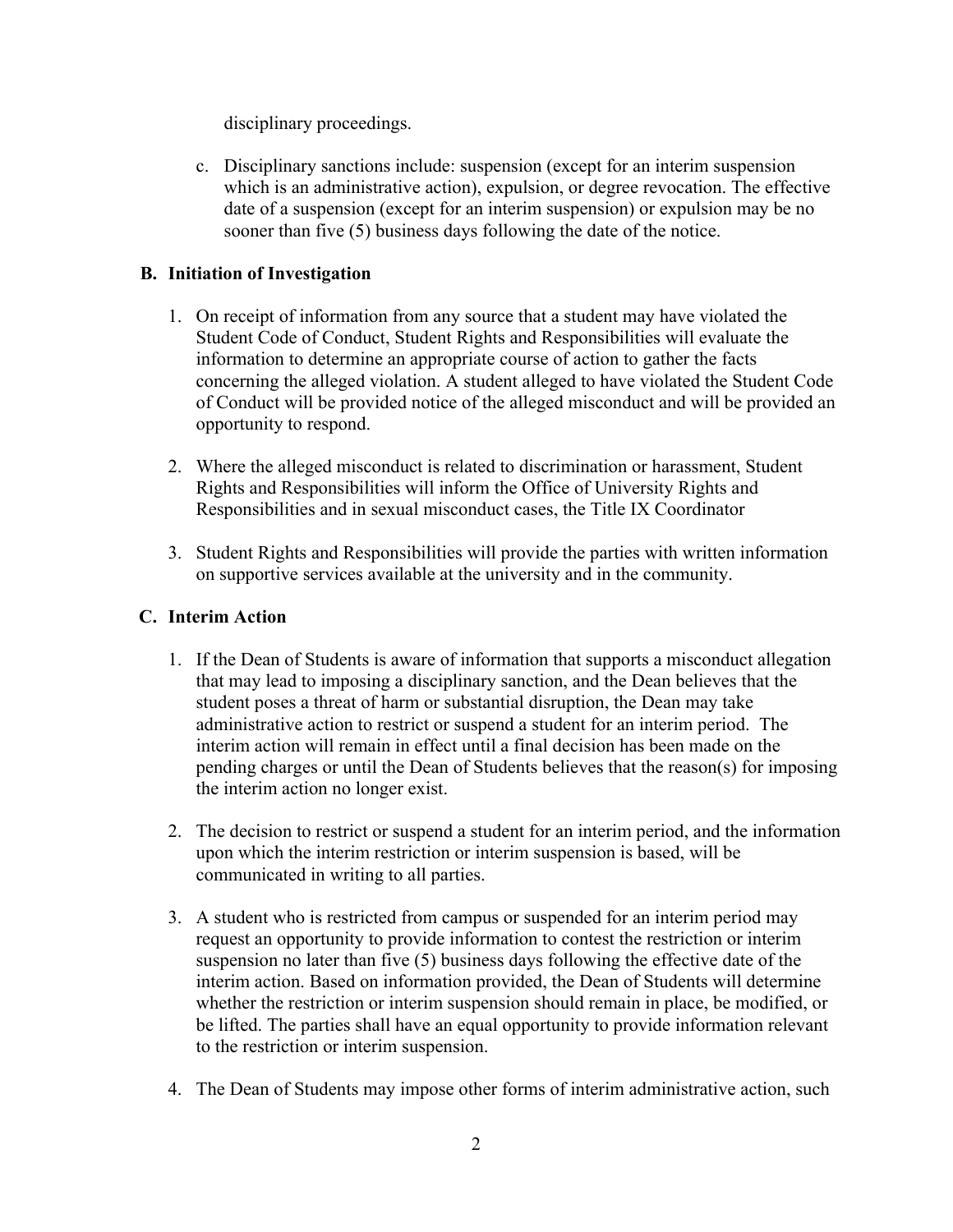as, but not limited to, immediate removal from university housing, exclusion from one or more classes, or exclusion from other specific locations.

#### **D. Investigation Process**

- 1. If Student Rights and Responsibilities believes that there is sufficient basis that a violation of the Student Code of Conduct may have occurred, they will notify the student in writing of the alleged violation and initiate an investigation.
- 2. Members of the university community are expected to comply with any request or directive issued by Student Rights and Responsibilities in connection with an investigation.
- 3. Student Rights and Responsibilities will provide advance notice to a party of any code of conduct meeting with the party. In addition, a party will be given access to information that will be used during the code of conduct meeting as permissible under the Family Educational Rights and Privacy Act (FERPA).
- 4. Student Rights and Responsibilities will provide all parties the following:
	- a. An explanation of the charges which have been made;
	- b. A summary of the information gathered;
	- c. A reasonable opportunity for the student to reflect upon and respond to the charge(s); and
	- d. An explanation of the applicable code of conduct procedures, including the right to request a hearing before a University Hearing Board if a disciplinary sanction is imposed.
- 5. Before concluding an investigation, Student Rights and Responsibilities will provide the parties with an opportunity to respond to all investigative materials.
- 6. Students may accept responsibility for Student Code of Conduct violations and waive their rights to procedures provided by this policy. A student who fails to attend the meeting with Student Rights and Responsibilities will forfeit the right to respond to the alleged violation, unless the student can demonstrate that an extraordinary circumstance prevented the student's appearance. If the student fails to attend the meeting, the Dean may proceed as described in paragraph E of this subsection.

## **E. Determination and Appeal**

- 1. The Dean of Students will determine whether it is more likely than not that a violation of the Student Code of Conduct has occurred and, if so, the appropriate administrative action, educational intervention, and/or disciplinary sanction to apply.
- 2. In determining the administrative action, educational intervention. or disciplinary sanction, the Dean will consider any mitigating or aggravating factors, including any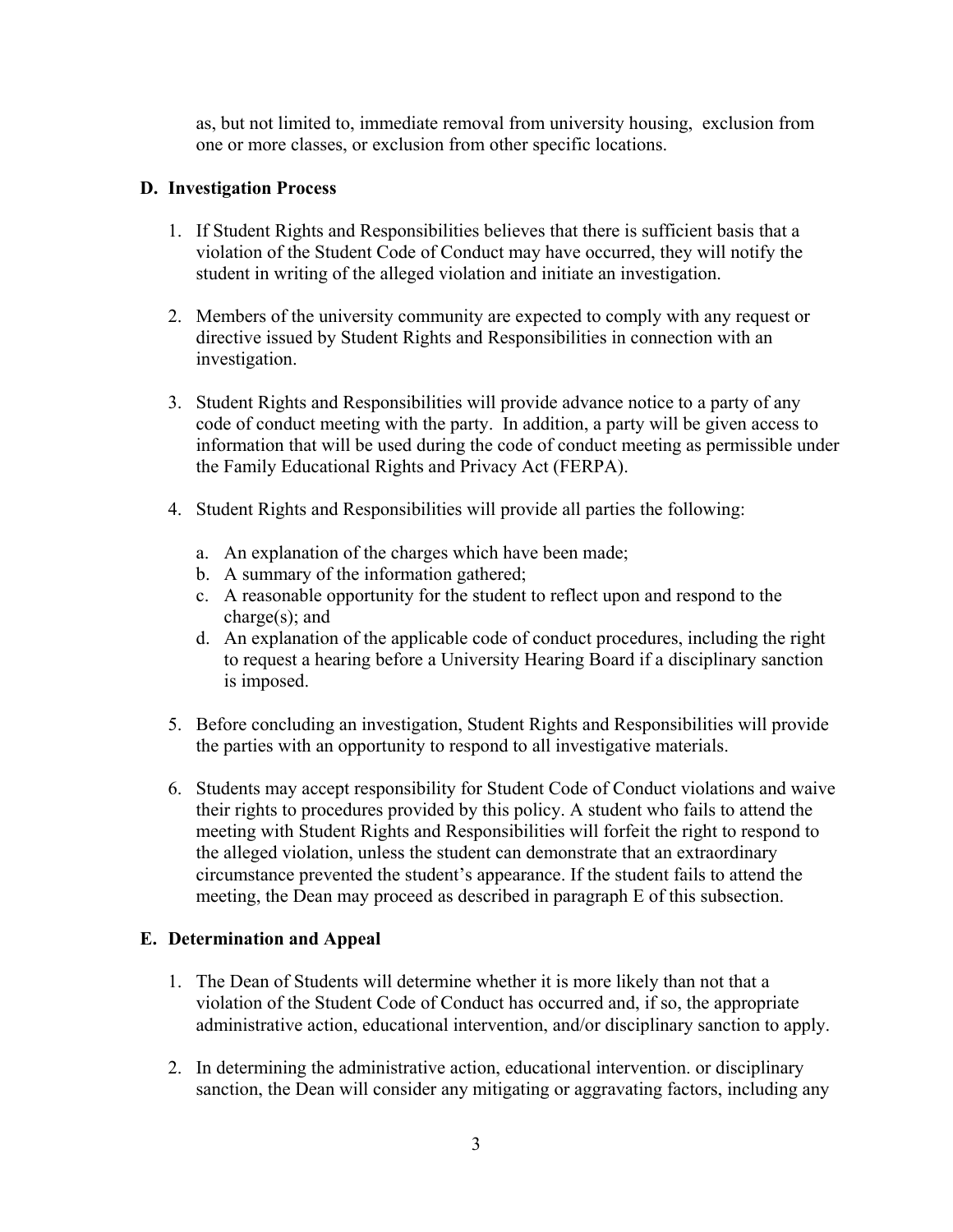prior violations of the Student Code of Conduct. In sexual misconduct cases, the Dean will endeavor to make the determination within sixty (60) days from the opening of the conduct file. Reasons for any delay will be documented.

- 3. The Dean of Students will provide the parties a written decision within five (5) business days of making the determination. When feasible, Student Rights and Responsibilities will communicate this information in a meeting with the student(s). The written decision will state whether the charge(s) was substantiated. If substantiated, the decision will state the administrative action, educational intervention, or disciplinary sanction to be imposed. This decision is final unless a party requests a hearing to review a disciplinary sanction.
- 4. If a disciplinary sanction is imposed, the student (and in sexual misconduct cases, the complainant if a member of the University community) will be informed of the right to request a hearing before a University Hearing Board by filing a written request with the Dean of Students no later than five (5) business days following the date of the written decision.
- 5. The filing of a timely written request for a hearing will suspend the imposition of the disciplinary sanction (except for interim restriction(s) or interim suspension which shall continue) pending the outcome of the hearing. A student who requests a hearing of a disciplinary sanction of suspension or expulsion will not be permitted to graduate until the hearing process has been concluded. If the disciplinary sanction is degree revocation, the university may refuse to release an official transcript until the hearing process has been concluded. If no hearing request is received within five (5) business days following the date of the written decision, then the decision is final and effective immediately.

## **F. University Hearing Board Disciplinary Proceedings Review**

- 1. Purpose of the Hearing Board. The Hearing Board is the body that conducts hearings concerning disciplinary sanctions. It is advisory and provides a recommendation to the Senior Vice President for Educational Outreach and Student Services who will make the final decision.
- 2. Composition of the Hearing Board.
	- a. The Hearing Board will be comprised of three members. One member must be a student and one of the other members will act as Hearing Board Chair.
	- b. Each Hearing Board member shall at a minimum receive annual training on the issues related to dating violence, domestic violence, sexual assault and stalking and how to conduct an investigation and hearing process that protects the safety of victims and promotes accountability.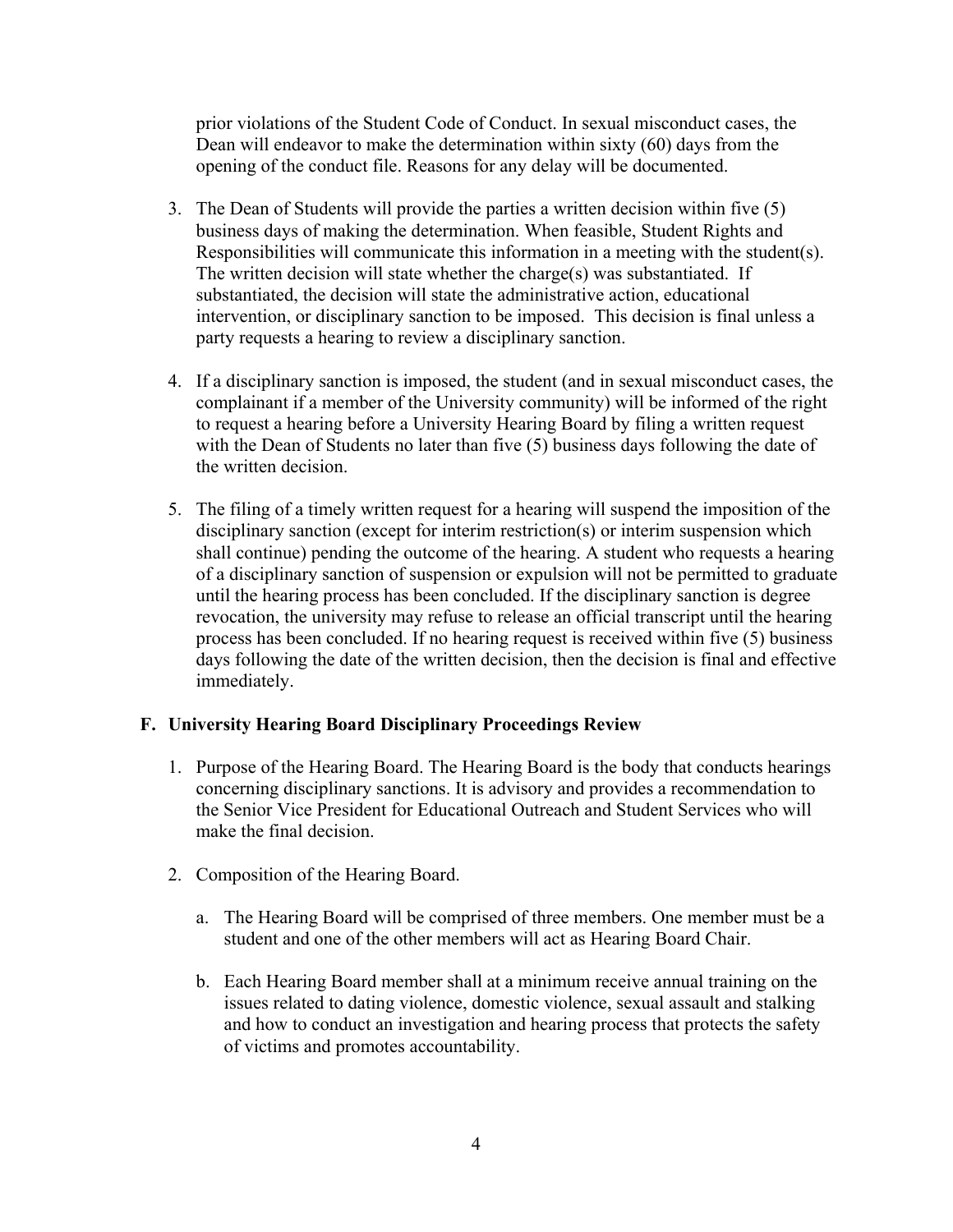- 3. Pre-Hearing Procedures
	- a. The Hearing Board members will be notified in writing of their selection.
	- b. The Hearing Board Chair shall set a hearing date no later than (90) calendar days after receipt of the request for hearing.
	- c. The Hearing Board Chair will prepare and send a written notice of the hearing to the parties no less than twenty calendar (20) days before the date set for the hearing. The notice will be directed to the student's ASU e-mail address. The notice will include:
		- 1) A statement of the date, time, location, and nature of the hearing, including a statement of the Hearing Board's jurisdiction;
		- 2) A copy of the disciplinary sanction letter containing references to the code violations and a short statement describing the misconduct;
		- 3) A notice of the right to be assisted by an advisor or represented by an attorney which explains that exercise of this right is at the option of the party and at the party's sole expense;
		- 4) A copy of or link to the Student Code of Conduct and the "Student Code of Conduct Procedures";
		- 5) A list of the names of all Hearing Board members, and the university address of the Chair;
		- 6) The length of time set for the hearing and the time limitation for the presentation of evidence; and
		- 7) In sexual misconduct cases, notice regarding the restrictions on evidence of past sexual history and notice that the parties may not directly question one another but must submit written requests to the Chair.
	- d. If any of the parties cannot attend the hearing on the date scheduled for the hearing due to extraordinary circumstances, the Hearing Board Chair must be notified in writing stating the circumstances why attendance cannot occur at the hearing on the date scheduled. The Hearing Board Chair will determine whether to approve or deny the request to reschedule the hearing.
	- e. No later than five (5) business days before the hearing, the parties shall exchange and provide a copy to the Hearing Board of the following:
		- 1) A list of the names of the witnesses who may be called to testify at the hearing;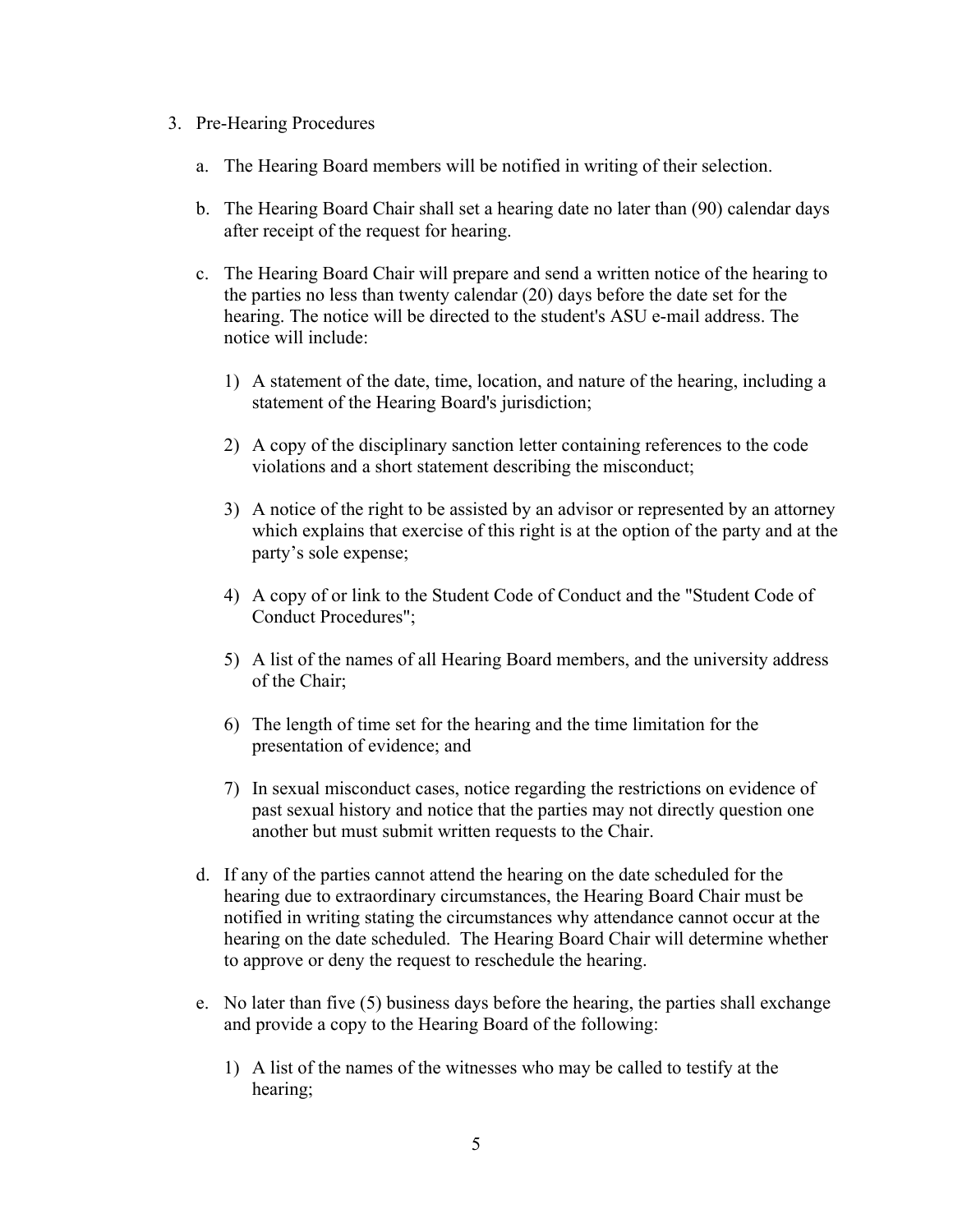- 2) A concise summary of the anticipated statements of each witness;
- 3) Copies of all documents to be presented at the hearing; and
- 4) If an advisor or attorney is being used, the name of the advisor or attorney.
- 5) In addition, the university shall provide the name and title of the university representative.
- f. The Hearing Board Chair or designated staff shall confirm the parties' attendance at the hearing. If the party (or parties) who requested the hearing fails to confirm attendance at least five (5) business days in advance of the hearing, that party will be deemed to have abandoned the request for a hearing. If none of the parties who requested a hearing have confirmed attendance, the hearing may be cancelled.
- g. To object to a document, a party must submit a written objection to the Hearing Board Chair no later than one (1) business day before the hearing. After providing the other party an opportunity to respond, the Hearing Board Chair shall rule on any objections to submitted documents. Absent a timely objection, the documents received by the Hearing Board shall become part of the record and shall be considered.
- h. A party may challenge the participation of any Hearing Board member on the grounds of personal bias by submitting a written statement to the Hearing Board Chair setting forth the basis for the challenge no later than five (5) business days before the hearing. The Chair will determine whether to sustain or deny the challenge. If a challenge is filed against the Chair, the Senior Vice President for Educational Outreach and Student Services will rule on the challenge. If the challenge is sustained, a replacement member will be appointed to serve on the Hearing Board.
- i. Members of the university community are expected to comply with any request or directive issued by the Hearing Board Chair in connection with a disciplinary proceeding. Upon specific request, the Chair will send a communication to a member of the university community requesting the community member's presence at the hearing and giving notice of the university's expectations.
- j. The Hearing Board Chair may extend the times and deadlines required by these rules for good cause.
- 4. Conduct of the Hearing
	- a. In order to preserve the confidential nature of the disciplinary process and to protect the privacy interests of those involved, the hearing will be closed to the public. Appropriate university administrators or staff may attend the hearing.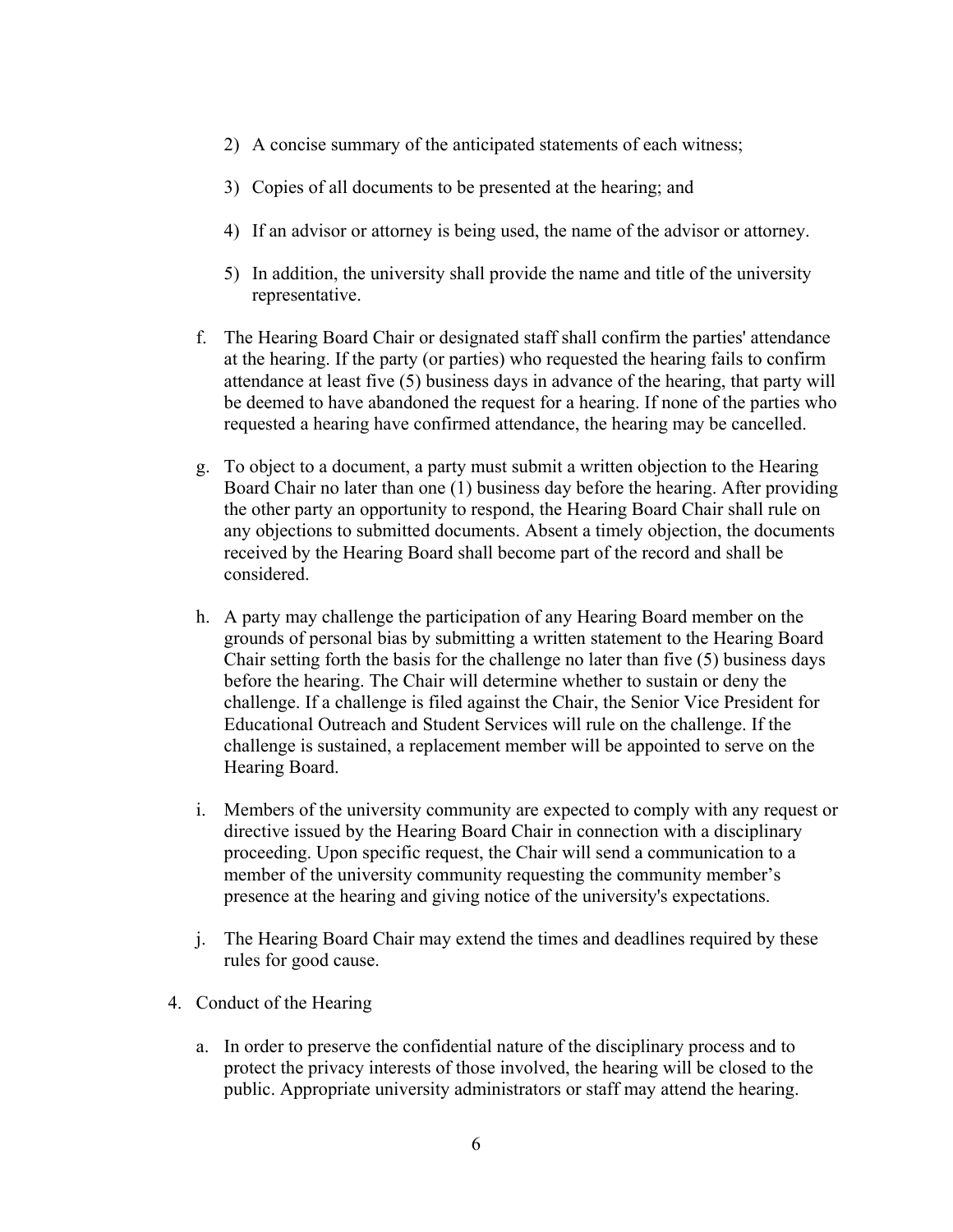- b. The Hearing Board Chair will preside at the hearing and will rule upon all procedural matters. The formal rules of evidence will not apply, although objections to the introduction of specific statements or documents may be considered by the Hearing Board Chair. Irrelevant, immaterial, privileged, or unduly repetitious information will be excluded.
- c. The Dean of Students office has the burden of proving that the student more likely than not violated the Student Code of Conduct. The Dean of Students office also must explain the reason for the sanction. If the student accepts responsibility for the violation charged, then the Hearing Board may focus the hearing on the appropriate disciplinary sanction.
- d. Information regarding prior misconduct may not be used as proof of a current violation, but may be admitted for other purposes, such as to show that the student had prior experience relevant to the charge or to show that the student had been informed previously that the conduct was not acceptable. The Hearing Board may also consider information regarding prior misconduct in determining an appropriate disciplinary sanction.
- e. Any party who requested a hearing and who fails to appear or refuses to participate at the hearing will be deemed to have abandoned the request for an appeal, unless the student can demonstrate that an extraordinary circumstance prevented the student's appearance or participation.
- f. Any party may be assisted throughout the proceeding by an advisor. If the student or complainant is represented by an attorney, the Dean of Students office may also be represented by an attorney. An advisor or attorney may present the case for the party or may simply act as an advisor.
- g. The hearing will be recorded manually or by a recording device and will be transcribed in whole or in part on request. The requestor will pay the cost of the transcript unless the Senior Vice President for Educational Outreach and Student Services waives the cost.
- h. Except as otherwise permitted by the Hearing Board Chair, witnesses will be excluded from the hearing except during their own testimony. In sexual misconduct cases, the parties have the right to be present throughout the hearing. If the person against whom the alleged sexual misconduct was committed is not a member of the University community, they too will be allowed to be present throughout the hearing.
- i. In sexual misconduct cases, the student and the person against whom the alleged misconduct was committed may not directly question one another.
- j. The Hearing Board Chair shall provide procedures for the submission of written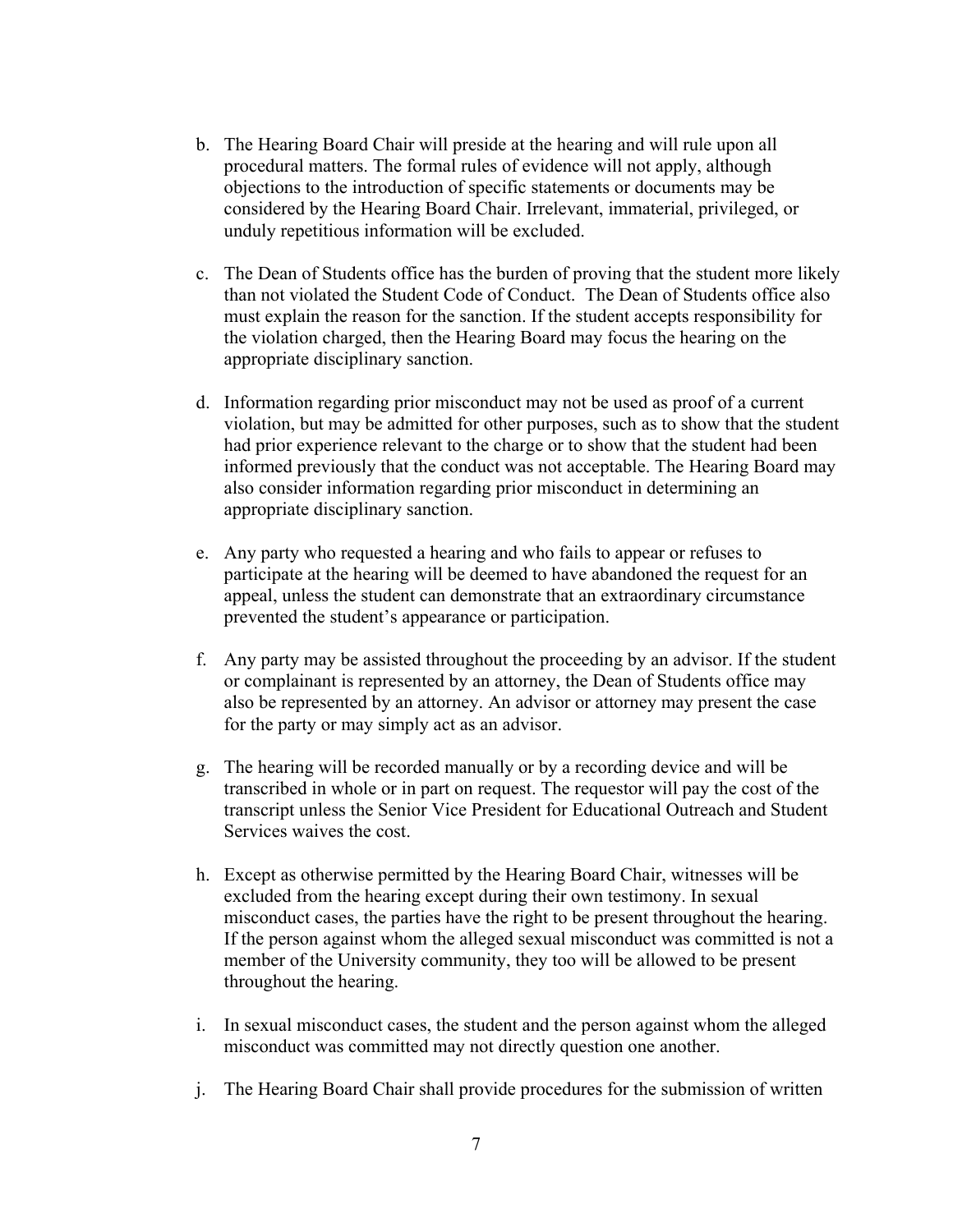questions and will determine which questions will be permitted. The party to whom the question is directed will have an opportunity to respond on the record. The impermissible questions shall be read into the record, and the party who submitted the question will have an opportunity to explain the relevance of the question.

- k. In sexual misconduct cases, evidence related to the complainant's sexual history will not be admitted.
- l. The university shall proceed first at each stage of the presentation. The student appealing the decision shall go last.
	- 1) Each party may present an opening statement, which summarizes what information is expected to be presented.
	- 2) Each party will call witnesses to provide statements under oath.
	- 3) At the conclusion of each witness statement, the witness may be questioned by the other party.
	- 4) The Hearing Board may ask further questions of each witness.
	- 5) Rebuttal witnesses may be called to refute statements made by any party.
	- 6) Each party may present a closing statement which summarizes the information that has been presented.

#### **G. Hearing Board Deliberations and Recommendation**

- 1. Following the presentation of information and closing statements, and before reaching a decision, the Hearing Board will discuss the information that has been presented and the reasonable inferences to be drawn from it. Only the Hearing Board and its legal advisor, if any, may be present during the deliberations.
- 2. Based solely upon the information presented, the Hearing Board will formulate a recommendation to the Senior Vice President for Educational Outreach and Student Services as to whether the student more likely than not violated the Student Code of Conduct and the appropriate disciplinary sanction. Recommendations must be supported by a simple majority of the board.
- 3. The Hearing Board Chair will provide a written recommendation to the parties, the Dean of Students, and the Senior Vice President for Educational Outreach and Student Services (and in sexual misconduct cases the Title IX Coordinator) no later than three (3) business days following the conclusion of the hearing. The written recommendation will include findings of fact and a statement of the reasons for the recommendation and will be signed by the Chair. If the recommendation is not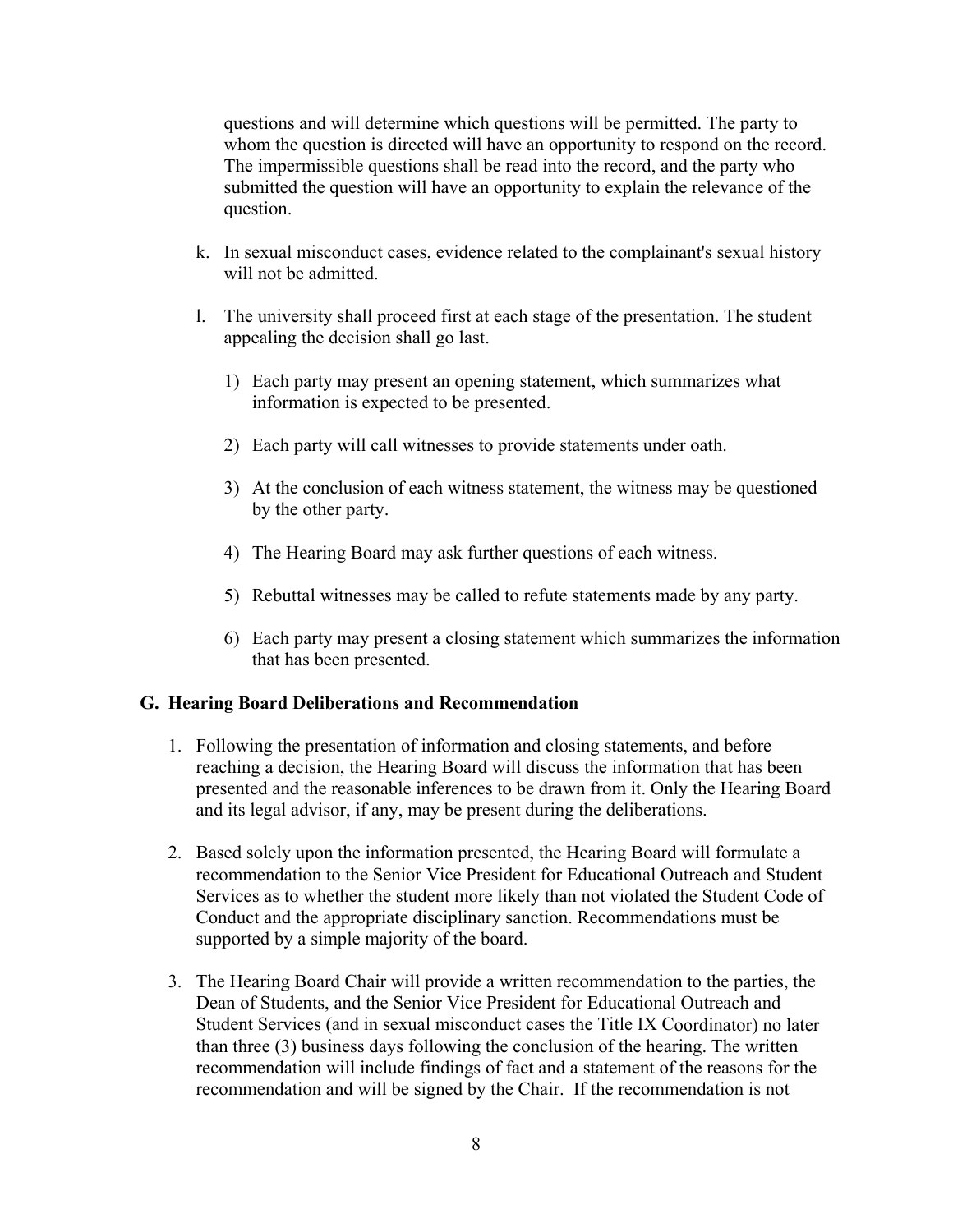unanimous, it should also explain any minority opinions.

#### **H. Review and Decision by Senior Vice President for Educational Outreach and Student Services**

- 1. Following a review of the Hearing Board's recommendation, the Senior Vice President for Educational Outreach and Student Services will render a written decision which affirms, denies, or accepts the Hearing Board's recommendation with modifications. The written decision shall be issued no later than twenty (20) business days following receipt of the Hearing Board's recommendation, except when it becomes necessary to conduct further investigation or to remand the matter to the Hearing Board. In those cases the written decision will be transmitted no later than twenty business days following completion of the investigation or the Hearing Board's subsequent recommendation.
- 2. If the Senior Vice President for Educational Outreach and Student Services does not accept the Hearing Board's recommendation, the Senior Vice President will explain any variance from the recommendation in the final decision.
- 3. Copies of the written decision will be promptly transmitted to the parties and the Dean of Students (and in sexual misconduct cases the Title IX Coordinator). The written decision will be sent via email to the parties' email address on record with the University.
- 4. The decision of the Senior Vice President for Educational Outreach and Student Services is a final decision from the date it is issued, unless a timely written request for review or rehearing as described in paragraph I is received by the Senior Vice President.
- 5. The letter from the Senior Vice President will also provide notice to the parties of the right to seek judicial review pursuant to A.R.S. §12-904.

## **I. Request for Review or Rehearing**

- 1. Any party who is dissatisfied with the decision reached by the Senior Vice President for Educational Outreach and Student Services may request a review or rehearing by filing a written request with the Senior Vice President and sending a copy to all parties within fifteen (15) business days after the decision is issued. Any party may file a written response to the request within five (5) business days of the request.
- 2. A review or rehearing is not an appeal; it is an opportunity to make the decisionmaker aware of irregularities or illegalities in the proceedings or of significant new evidence that could not have been provided to the Hearing Board for consideration before its decision. The request may only be based on one or more of the following grounds: